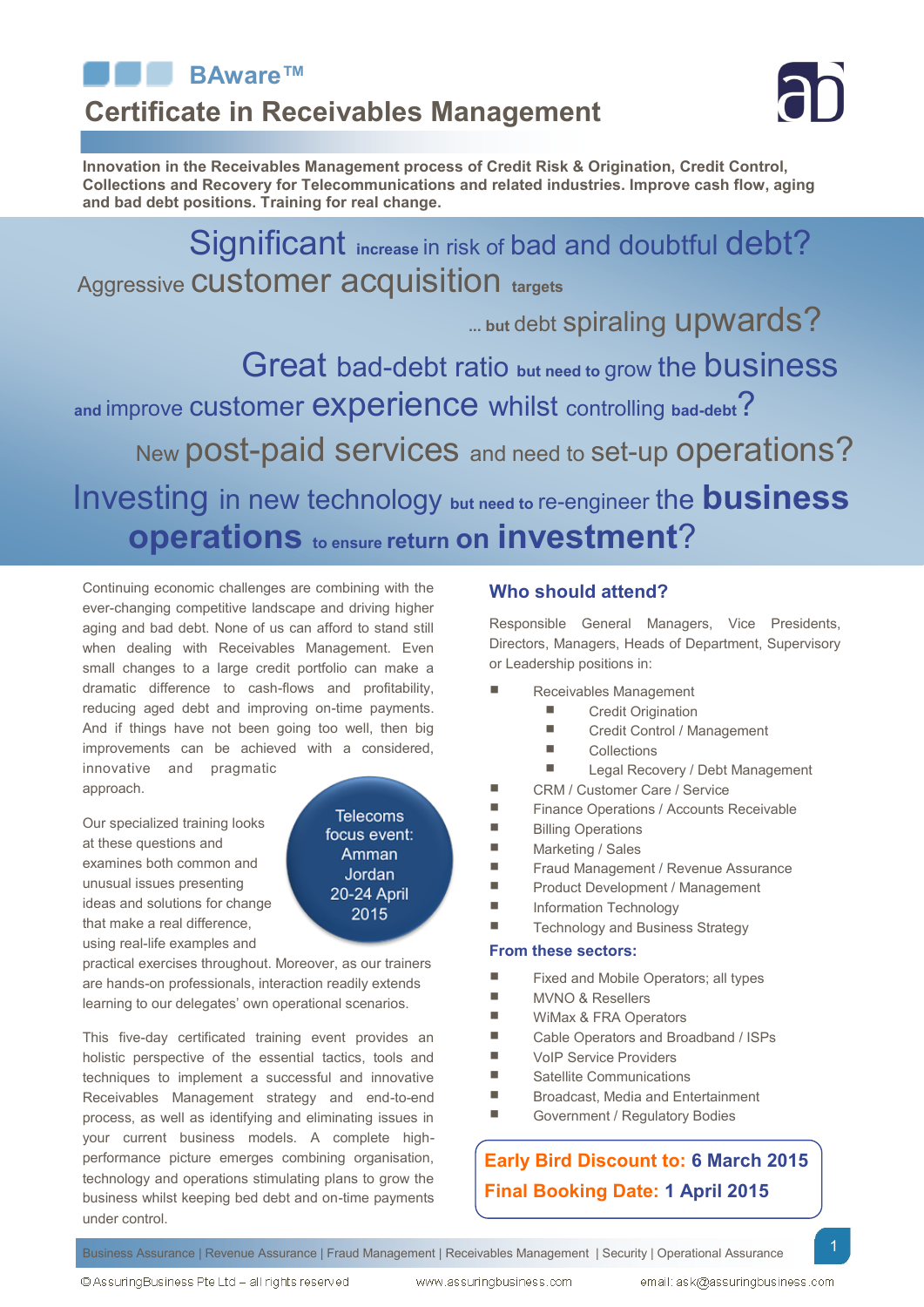**BAware™**

# **Certificate in Receivables Management**



# **Day 1: Foundations and Fraud**

#### **1. Receivables Management foundations**

*Reviewing Receivables Management principles, terminology and fundamental practices as a development baseline*

#### **2. Managing business inter-dependencies**

*Understanding the ecosystem and ensuring cross-business directional alignment and support*

### **3. Aligning policy to company strategy**

*Policy matters; directional alignment and support*

#### **4. Improving the customer acquisition process**

*Integrating and optimising credit origination into the sales cycle* 

## **5. Considering fraud in the customer lifecycle**

*Understanding and integrating fraud identification and management techniques* 

# **Day 2: Credit Control and Collections**

### **6. Managing credit control post-acquisition**

*Maximising revenue whilst controlling exposure and improving the customer experience*

### **7. Collections and the bigger picture**

*Positioning and approach to optimise collection results*

#### **8. Tuning skills and attitudes to better manage debtors**

*A structured approach to improving collection contacts*

#### **9. The good, the bad and the ugly; dealing with more difficult customer scenarios** *An insight to challenging collection scenarios*

#### **10. Dealing with Business, Corporate and Government Agencies**

*Insights to better management of these important accounts and improving collections*

## **Limited Places Intensive Training**

Delegate-trainer ratios and therefore event places are strictly limited to ensure maximum benefit to delegates. As this is an open event advertised globally, please book early to avoid disappointment.

Please e-mail us for large-team enquiries and discounts.

To maximise the learning potential and results following the event, delegates should anticipate an intensive training programme. Training days will typically be longer than standard working days to accommodate the volume of material presented, discussions and exercises.

#### **Email Enquiries**

For Middle East: **[info@arabecom.com](mailto:info@arabecom.com?subject=Training%20Enquiry)**

For other countries: **[ask@assuringbusiness.com](mailto:ask@assuringbusiness.com?subject=Training%20Enquiry)**

Training was amazing! Collection Supervisor, Mobily

**ff** The event brought lots of great ideas that can readily be applied across our customer portfolio to help us further improve our customer experience and grow sales whilst keeping our bad-debt under control. Really very useful to stimulate change! Collection and Customer Support Manager, MTC Touch

 $\epsilon$ Training is very interesting and innovative " ideas can be generated from it Billing Collections Manager, Nawras

 $\epsilon$ Good insights into RM concepts; trainer excellent (very knowledgeable and kept group together very well) 99 Customer Care Director, VIVA

© AssuringBusiness Pte Ltd - all rights reserved

Inclusive networking dinner on evening of Day 1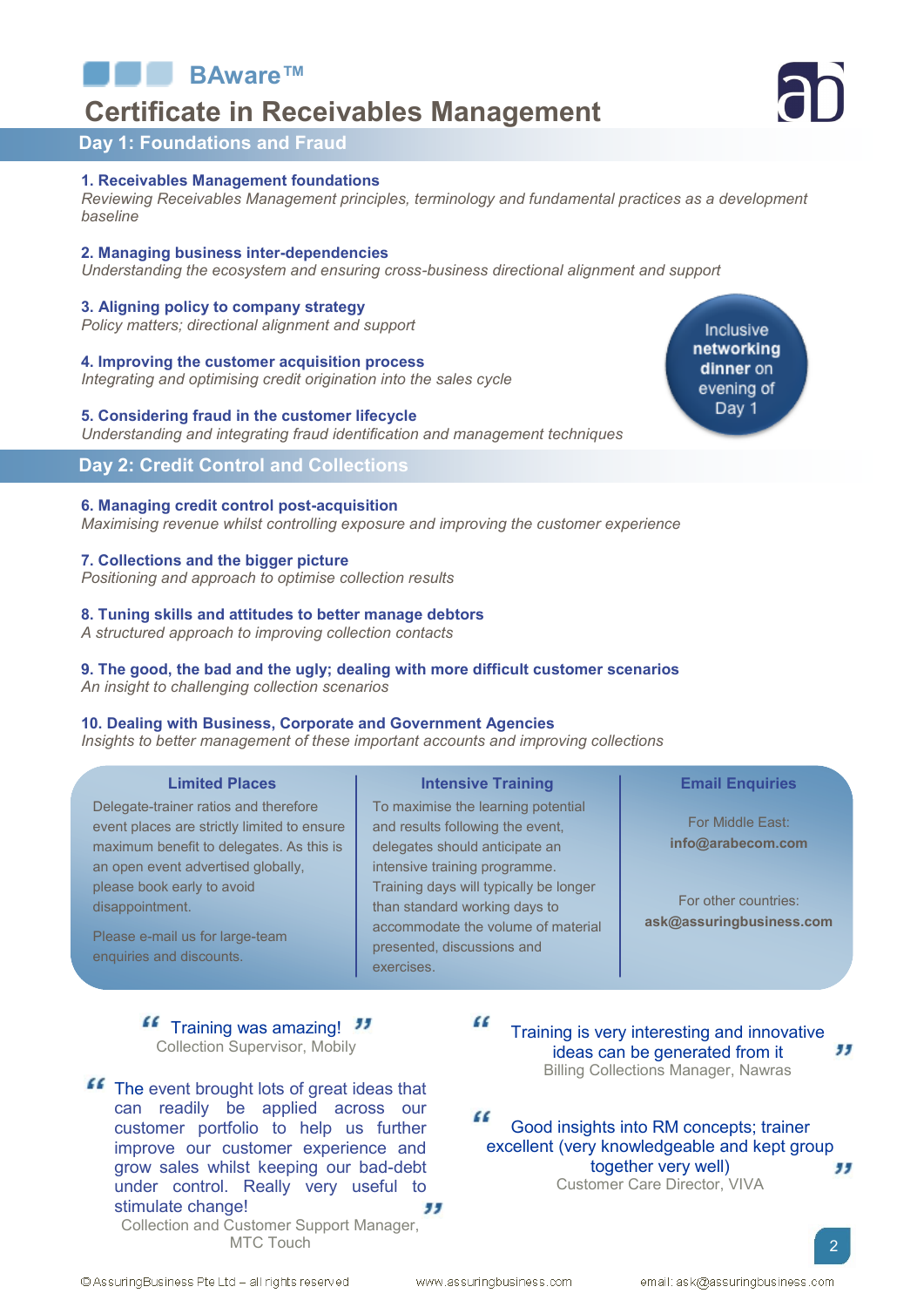

# **Certificate in Receivables Management**

# **Day 3: Enhanced Collections and Recovery**

#### **11. Designing effective collections plans** *Create and practice refreshed collection treatment plans (Dunning cycles)*

**12. Managing the effectiveness of active credit control and the collections processes** *Understanding the effect of different business impacts on the ability to manage exposure and collect*

#### **13. Recovery and debt management**

*Considering the legal recovery process; tools and tips*

**14. Communications; letters, e-mail, SMS, IM and web-portals**  *Building a comprehensive and effective customer communication strategy*

#### **15. Customer communications competition**

*Build and practice customer communications* 

# **Day 4: Performance Management**

### **16. Organisation and resource distribution**

*Organise and optimise; understand where you put resource emphasis for best results*

#### **17. Agency management best practices**

*How best to leverage external collectors and recovery agents*

#### **18. Automation and operational best practices**

*Leveraging automation for best results; considering the various opportunities and interactions*

#### **19. Measurement, Key Performance Indicators, Operational and Management Reporting** *Using measurement to drive operational visibility and performance gains*

# **Day 5: Assessment and Application**

#### **Final exercise and examination**

*Team exercise and individual examination forming the final certification assessment* 

## **Receivables Management best practices summary and interactive application workshop**

*Recapping on key learning points and exploring real-world application via an interactive workshop*

#### **Case Study**

As a direct result of changes made following our Receivables Management Training event, one client measured and provided the results of their refreshed strategy. Changes were applied over a few weeks following event delivery and measured over subsequent months; end-to-end a 5-month change and result assessment period. Highlights include:

#### **Key Result Indicators**

- 60% increase in receivable amounts; 37-89 day aging bucket
- 50% increase in receivable amounts; 90-120 day aging bucket
- 45% improvement to annualised bad debt ratio
- **Improved engagement with Marketing and Product** Development

Very informative and learnt a lot from the 99 experience.

Finance Back Office Supervisor, Nawras

**If** The training was well presented, including many real life examples and case-study exercises to crystallise the training with the participants. The trainers brought a wide range of business experience and a deep technical knowledge which helped us to increase our theoretical understanding and generate practical solutions to current business 55 problems.

Financial Control Director, VIVA



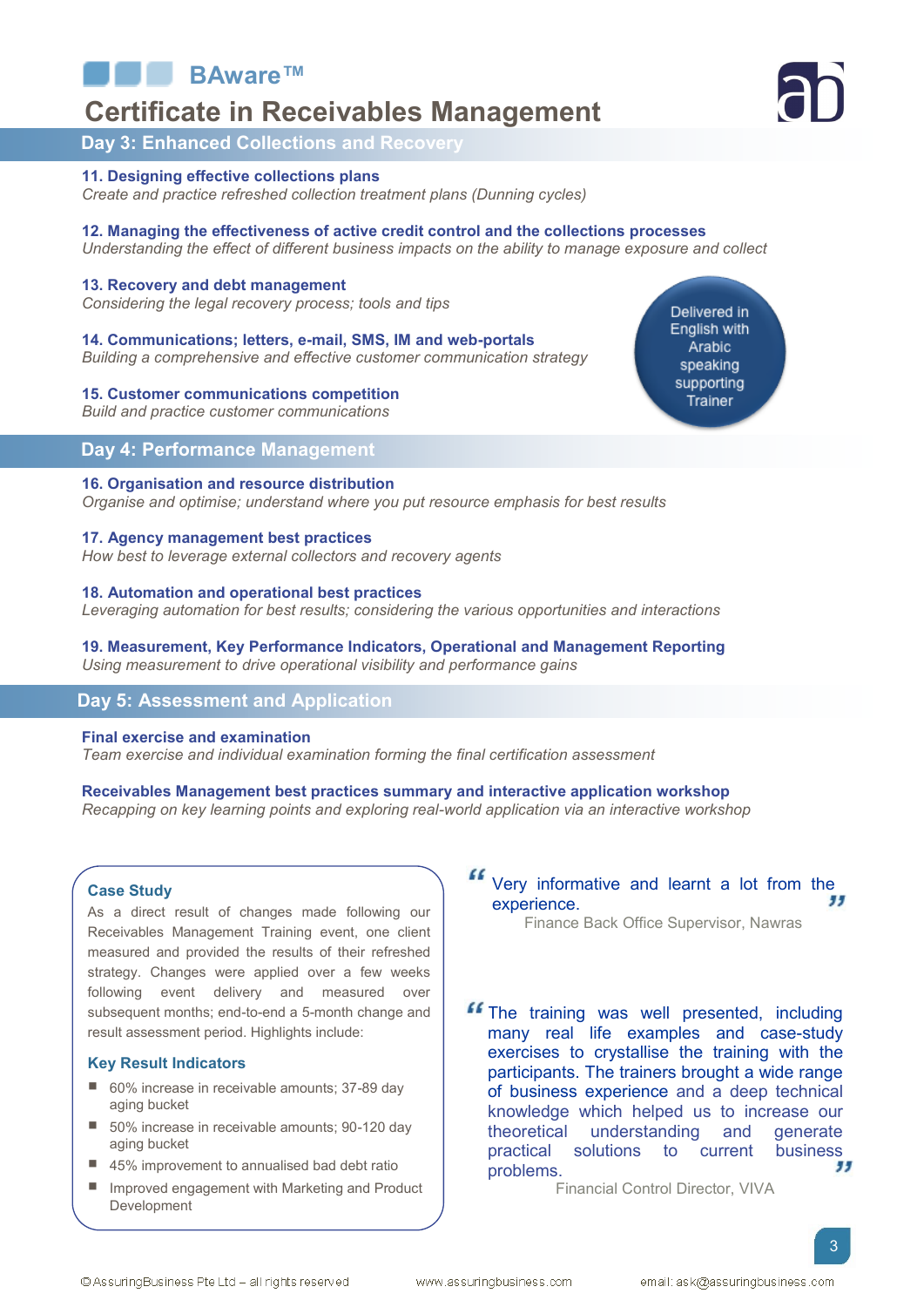# ■BAware™ **Certificate in Receivables Management**

# **About the Trainers**



## **Dean Smith**

Dean has a 26-year history of operational, consulting and leadership roles in the specialist Business Assurance arena.

Having operational backgrounds in BT and Cable &

Wireless, Dean founded an internationally respected consulting company in 1994 (FML) thought to be the world's first specialised Communications Business Assurance services organisation. After over 8 years operating globally with FML, Dean went on to become Director of Security and Fraud Management at Energis (now C&W), and latterly President Asia-Pacific for Subex Limited before taking a leadership role as CEO in AssuringBusiness.

- **Designing innovative treatment plans, policies and** contact strategies to optimise on-time payment, reduce aging debt and improve revenues.
- Defining, procuring and implementing Receivables Management systems producing dramatic reductions in bad debt and efficiency gains for numerous telcos.
- **F** Founder of Telecommunications UK Fraud Forum; still one of the most successful and proactive forums.
- Establishing and optimising multiple Business Assurance operational teams globally.



### **Badee' Awwad**

Founder and General Manager of Arabecom, Badee' has spent 15 years in telecommunications and has in-depth knowledge and experience in Revenue Assurance, Fraud Management, Credit & Collection and Risk Management strategy and

operations. His achievements include:

- Established and led the Revenue Assurance and Fraud Management functions in two major Middle Eastern mobile communications service providers including implementation of the respective processes and controls framework.
- Advisory in several fraud and receivables management process re-engineering projects.
- Founder and General Manager of Arabecom.

This training event is delivered in collaboration with Arabecom. Established in 2013, Arabecom is a specialist Business Assurance training and consulting services provider and is the first company to offer these specialist services in Arabic language.



# AssuringBusiness provides Business Assurance; Revenue Assurance, Fraud Management, Receivables Management and Security solutions and services. We enable business growth and sustainability by ensuring an appropriate balance of risk management with customer acquisition, retention and experience.

With a sensible risk perspective, Business Assurance also seeks to improve operational effectiveness and efficiency to achieve consistent, high-performance operations. Intelligent operational and organisational design, combined with well-considered and correctly implemented technology, improves overall profitability to enable strategic business goals.

AssuringBusiness: Partnering in Profitability.

# **About AssuringBusiness**



© AssuringBusiness Pte Ltd - all rights reserved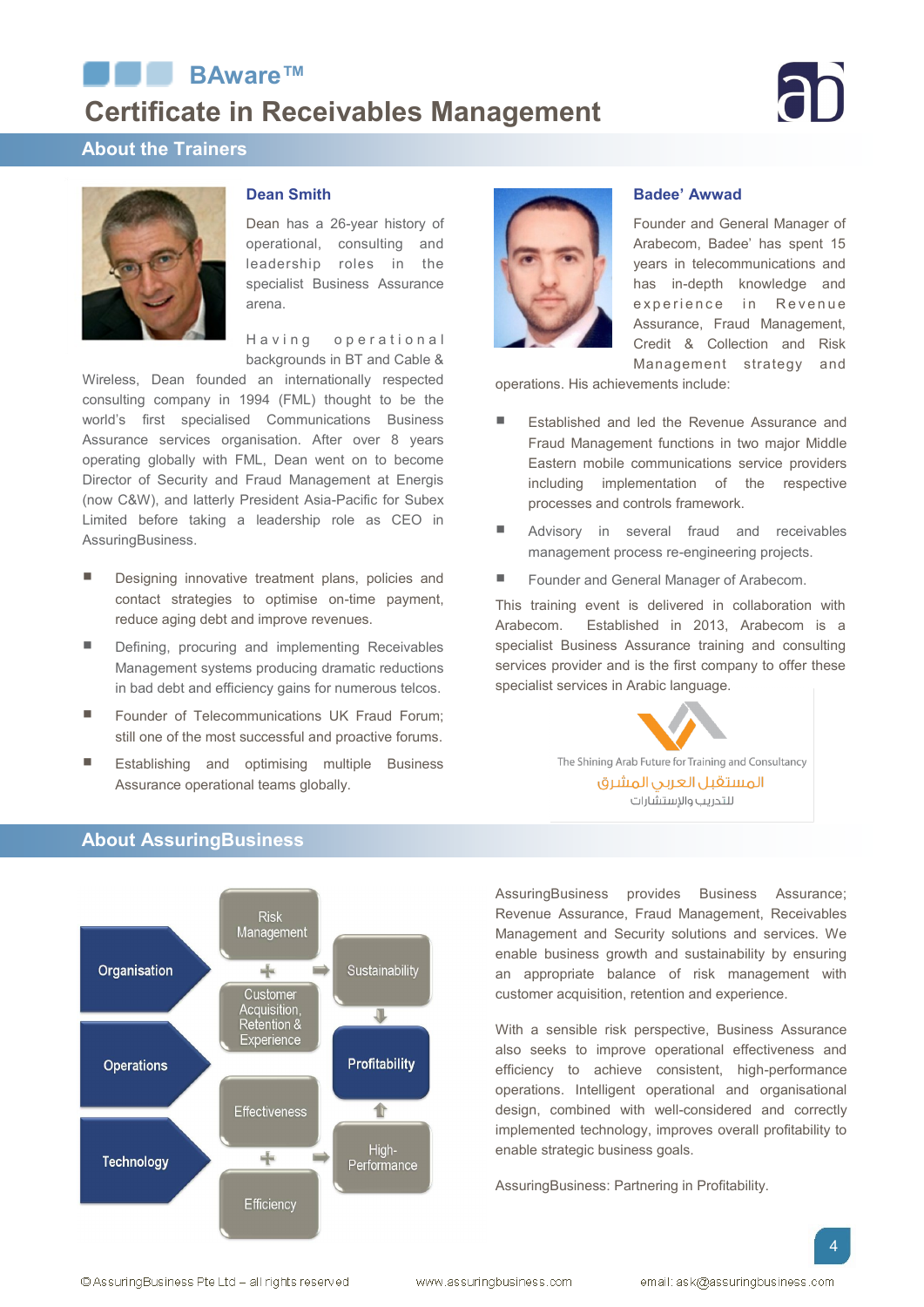**BAware™**

# **Certificate in Receivables Management**



# **Booking Form**

The completion and submission of this form constitutes a booking request with the Organiser for the above event, details as below. Standard delegate places for this 5-day training event delivered 20-24 April 2015 are priced at USD \$3,900 but discounts apply (see below):

Number of delegate training event places required: # Applicable discount (see discount options below): %

**Discounts available:**

| Discount for 2-4 Delegates<br>Discount for 5-7 Delegates<br>Discount for 8+ Delegates                        | 10%<br>20%<br>email |                            |
|--------------------------------------------------------------------------------------------------------------|---------------------|----------------------------|
| <b>Additional Early-bird Discount</b><br><b>Additional Previous-Client Discount</b><br>Government/Regulatory | 10%<br>10%<br>10%   | (book before 6 March 2015) |

Up to Available

**Please note:** The appended Notes, Terms and Conditions apply. Prices are quoted per delegate but the discounts noted above may be utilised where applicable. Invoices will be issued upon booking acceptance. All payments must be received prior to delegates attending the training. Refreshments at break and lunch are included in event pricing along with a networking dinner on the first evening of the event but all travel, accommodation, breakfast and other meals or refreshments are the responsibility of the delegates. All location and attendance details will be provided upon acceptance of booking. The event is delivered in English language with an Arabic speaking supporting Trainer to assist in any discussions where Arabic language will help comprehension. **Final date for booking is 1 April 2015.** 

# **Booking made by:**

| Name       |  |
|------------|--|
| Job Title  |  |
| Company    |  |
| Office Tel |  |
| Mobile Tel |  |
| Email      |  |

I confirm that all approvals and authorities have been received and that I am authorised to make this booking. This booking is made understanding and accepting the notes, terms and conditions attached hereto in full.

|  | Signature<br>~ు | Jate |  |
|--|-----------------|------|--|
|--|-----------------|------|--|

The following information and contact details should be used for invoicing.

# **Invoice to:**

| Company Name     |                                                                                                                 |
|------------------|-----------------------------------------------------------------------------------------------------------------|
| Address          |                                                                                                                 |
|                  |                                                                                                                 |
| For attention of |                                                                                                                 |
| Email            |                                                                                                                 |
| ___              | the contract of the contract of the contract of the contract of the contract of the contract of the contract of |

Please print, scan and email this completed booking form (this page only) to events@assuringbusiness.com